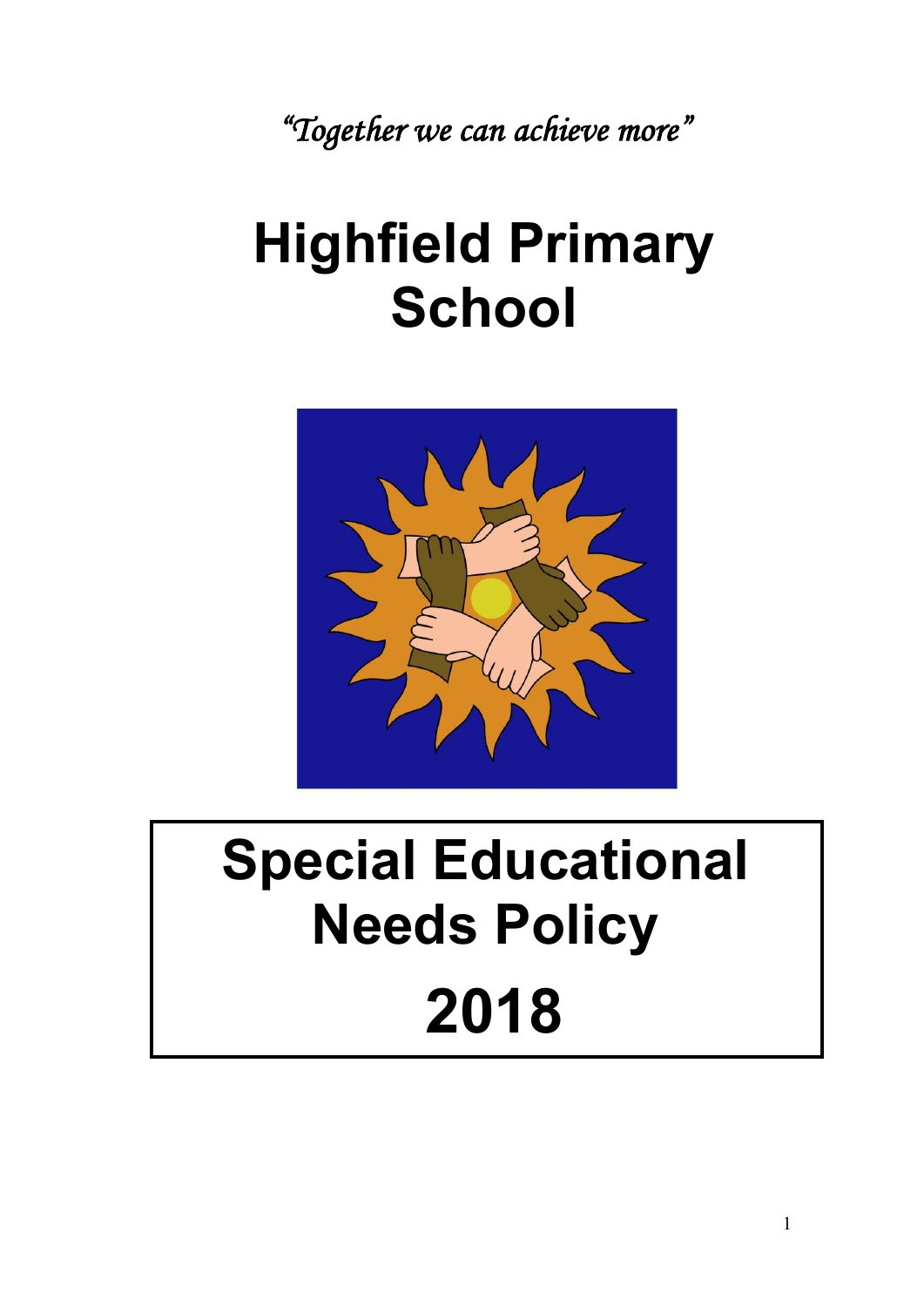Highfield Primary School's Special Educational Needs Policy has been drawn up to reflect the following documents:

- The Special Educational Needs Code of Practice June 2014 (updated  $1<sup>st</sup>$  May 2015)
- Every Child Matters the Government's Green Paper 2000
- Help Children Achieve More.
- The Special Educational Needs and Disability Act (SENDA 2001).
- The Special Educational Needs and Inclusion Guidance Handbook from the LEA.
- The need to meet the requirements of the National Curriculum.

This policy needs to be read in conjunction with the school's other policies.

**RACE AND EQUAL OPPORTUNITIES STATEMENT At Highfield Primary we celebrate the richness and diversity of all our pupils:**

- All pupils at Highfield Primary School are valued equally.
- We promote a high standard of behaviour in our school community and the core values of respect, co-operation and kindness are followed by all members of the school community and are essential to successful teaching and learning.
- We celebrate our multilingual and multi faith society seeking at all times to promote a positive image regardless of race, class, faith, ability, disability, age, gender or sexual orientation.

# **AIMS AND OBJECTIVES**

- It is our aim at Highfield Primary School to ensure access and progress within an inclusive, broad and balanced curriculum for all our children so that each child can achieve their full potential.
- We aim to work in close partnership with parents/carers and outside agencies to facilitate access to the curriculum for all.
- We aim to differentiate work in our planning and delivery to allow every child access to the curriculum ensuring each child has the satisfaction of achievement and, as far as they are able, have their views taken into account.
- We aim to make the best use of our resources to support delivery of the curriculum and to ensure that children with special educational needs are socially integrated and supported.

# **DEFINITIONS**

Under the SEN Code of Practice 2015 (updated 2015) children have a special educational need if they have a learning difficulty which calls for special educational provision to be made for them.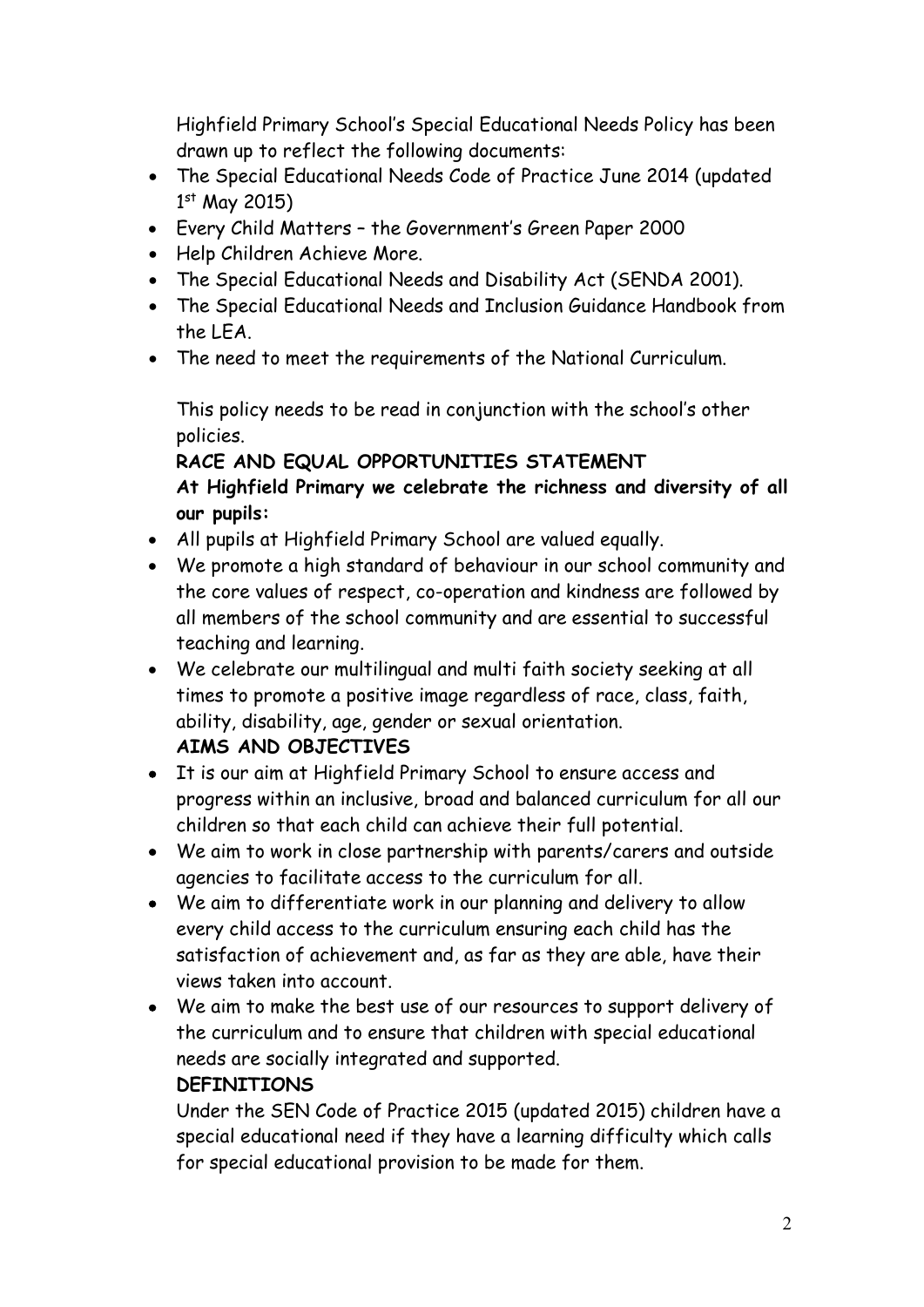Children have a learning difficulty under the Special Educational Needs Code of Practice s1:8 if they:

- (a) have a significantly greater difficulty in learning than the majority of children the same age; or
- (b) have a disability which prevents them or hinders them from making use of educational facilities of a kind generally provided for others of the same age in mainstream schools or mainstream post – 16 institutions.

A child under compulsory school age has special educational needs if they fall within the definition at (a) or (b) above or would so do if special educational provision was not made for them (Clause 20 Children and Families Bill).

Principles underpinning the Code of Practice (page 19 point 1.2)

There are designed principles for support:

- Involvement of children and parents in decision making.
- Identification of children's needs.
- Collaboration between education, health and social care services to provide support.
- High quality provision to meet the needs of children and young people with SEN.
- Greater choice and control for young people and parents over the support.
- Successful preparation for adulthood including independent living and employment.

Statutory rights:

- Involving children, parents and young people in decision making.
- Parents and children are actively supported in contributing to needs assessments and developing and reviewing Education, Health and Care (EHC) plans.

Special educational provision means:

- (a) for children of two or over, educational provision which is additional to, or otherwise different from, the educational provision made generally for children of their age in schools maintained by the LEA, other than special schools, in the area
- (b) for children under two, educational provision of any kind. **Children may have special educational needs in at least one of four areas and many will have inter-related needs. These areas identified by the SEN Code of Practice 2015 at s6:3 are:**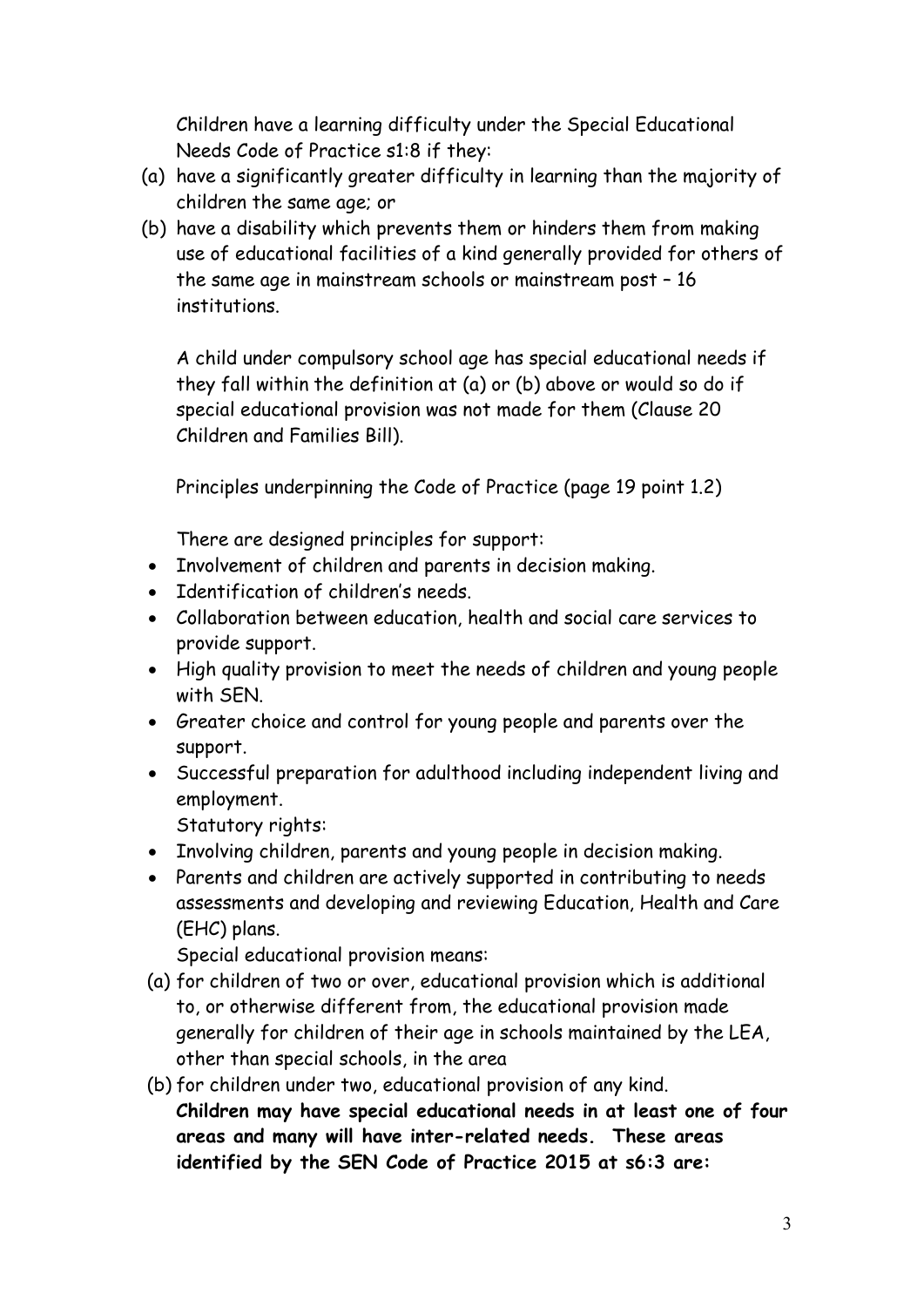- 1. Communication and interaction. (C.I)
- 2. Cognition and learning. (C.L)
- 3. Social, mental and emotional health. (S.E.M.H)
- 4. Sensory and/or physical. (S.P)

# **RESPONSIBILITY FOR SPECIAL EDUCATIONAL NEEDS AT HIGHFIELD PRIMARY**

Provision for pupils with SEN is a matter for the whole school and all staff and those involved in the school share this responsibility.

- The Governing Body has a legal responsibility with the Headteacher to ensure provision is made for children with special educational needs and to maintain a general oversight of the school's special educational needs work. To enable closer monitoring our Governing Body has appointed a Special Needs Governor. The SEN Governor, Di Wren regularly meets with the Special Educational Needs Co-ordinator, Cathy Togher. The Governing Body are kept up to date with current SEN matters through the SEN Governor, the Curriculum Committee and termly reports from the SENCo and Headteacher.
- The Headteacher has the overall legal responsibility for the management of all aspects of the school's work including Special Needs and to inform the Governors of this.
- The Headteacher and Deputy Headteacher's work closely with the school's Special Educational Needs Co-ordinator (SENCo). The responsibilities of the SENCo in the primary setting are described as:
- (a) 6.87 determining the strategic development of the school's SEN Policy
- (b) 6.88 co-ordinating specific provision for children with special educational needs
- (c) 6.89 provide professional guidance to colleagues and work closely with staff, parents and other agencies
- (d) developing and evaluating new SEN materials and strategies.
- The primary responsibility to meet the needs of children with SEN remains with each Class Teacher just as they meet the needs of all the children in their class. Teaching Assistants provide direct support to children under the direction of the class teacher. Teachers will plan an appropriately differentiated curriculum for those children with special educational needs and will write Child Support Plans and hold reviews in consultation with pupils and parents.
- All Staff in the School have responsibilities for pupils with a special educational need.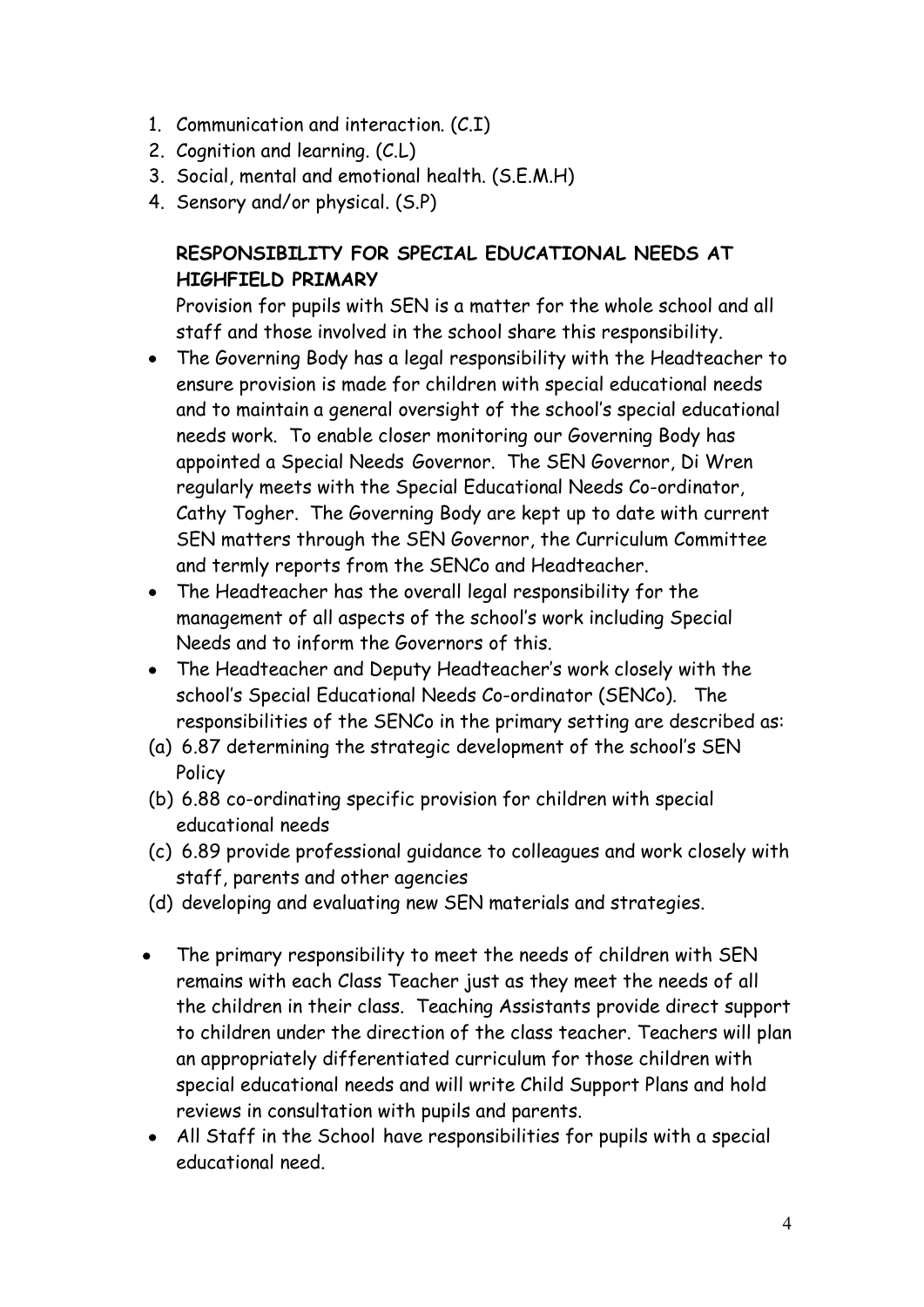#### **PARTNERSHIP WITH PARENTS/CARERS**

**Highfield Primary is committed to working in partnership with parents/carers**. We recognise that the relationship between parents/carers, the pupil and the school is fundamental to ensuring the progress of all our children. We understand that parents/carers are our pupils first teachers and have a unique knowledge and understanding of them.

#### **PUPIL PARTICIPATION**

Highfield Primary recognises that pupils should participate in decision making about their learning and whenever possible their views will be sought about their interests, strengths and the setting of learning targets.

# **ARRANGEMENTS FOR CO-ORDINATING THE EDUCATIONAL PROVISION FOR SPECIAL NEEDS**

**The Special Educational Needs Code of Practice sets out a four part cycle to SEN: Assess, Plan, Do, Review (6.45-6.56).**

Assess - Will form a clear analysis of pupil's needs.

Plan - Parent notified and their concerns noted and discussed. Teacher, SENCo, parent, pupil adjustments and support put in place.

Do – Plan, assess impact of support.

Review

- Review
- Changes in support
- Clear information re: impact of support.

# **HOW SPECIAL EDUCATIONAL NEEDS ARE IDENTIFIED AT HIGHFIELD PRIMARY**

#### **On Admission/Assess:**

\* The Nursery team visit all pupils prior to admission in the school's local area. During this visit parents have the opportunity to raise any concerns they may have about their child.

\* The SENCO and EYFS Phase Leader work closely with Health Visitors and other professionals to identify children with SEN being admitted to our Nursery and Reception classes.

\* Enfield SEN Services and the Educational Psychology Service inform the school of any children known to them who have special needs. Equally the SENCo will aim to visit new children joining nursery/reception, attend transition meetings and make contact with parents. The SENCo makes transition books and will invite new families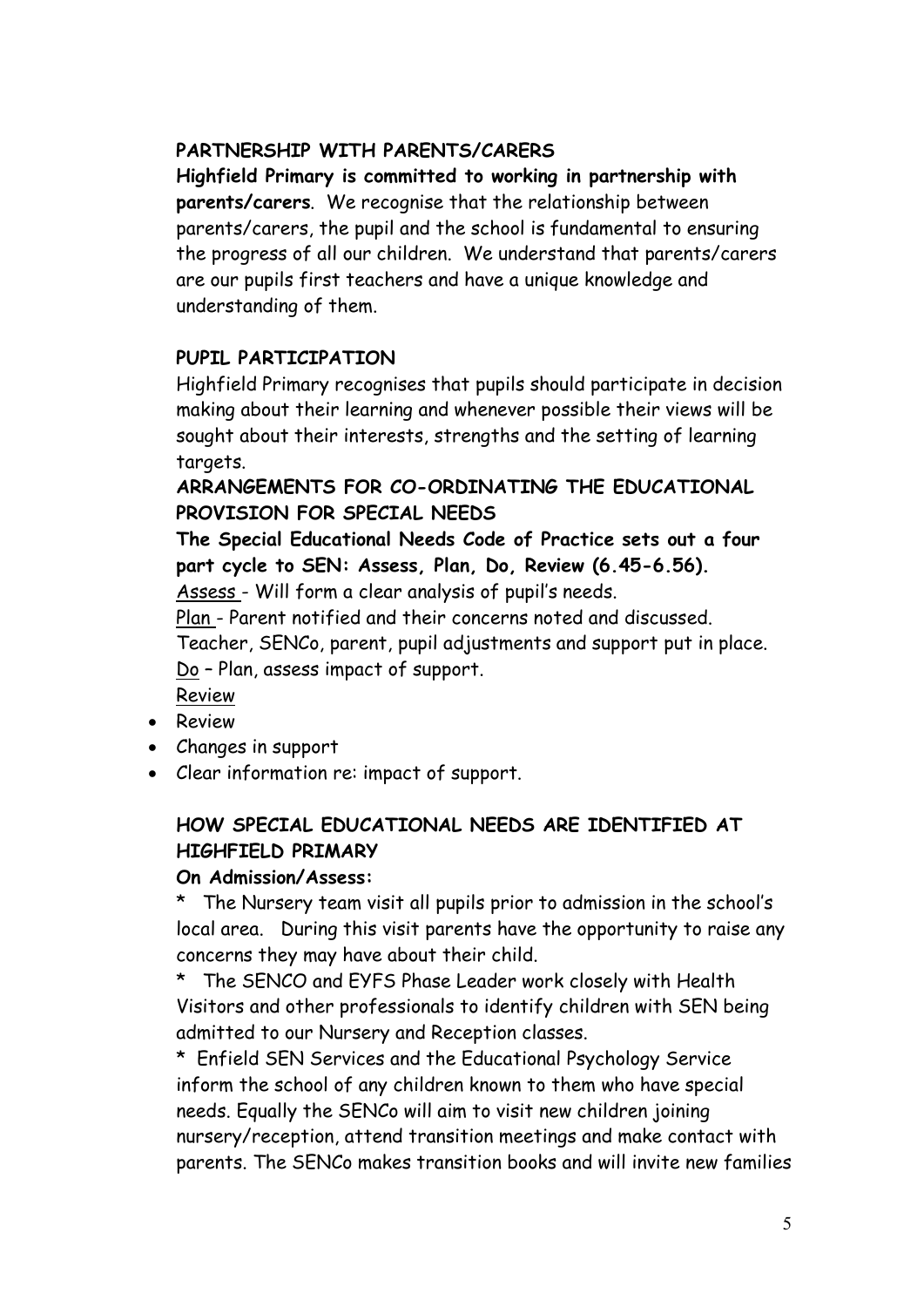to meet class teaching staff and visiting the classroom prior to starting school.

Priority admission to Nursery and Reception can be given if:

- a) They have an appropriate Educational Health Care Plan.
- b) There is professional evidence of a child's needs.

All children are welcome at Highfield Primary whatever their needs**.** At present admission to the school is open to all children who are physically able to cope with the constraints of the building. The Nursery and KS1 school buildings are at ground floor level and the school would be able to place classes on ground floor level in other year groups to cater for any additional needs. Ramps provide wheelchair access to the school**.** Under the SEN and Disability Act 2001 the school is conscious of its duty to make the environment and curriculum as accessible as possible and has a Health and Safety Officer and Governor who regularly check to ensure all pupils have safe access to our school.

- Any child entering Highfield from another school with SEN already recognised is put onto the school's SEN Register and the SENCo has the responsibility to ensure that the school makes suitable SEN arrangements for that child. The SENCo will pass on current SEN records when a child leaves Highfield to attend another primary or at secondary transfer. In some cases a Year 6 review meeting is held with the new secondary SENCo.
- The assessment process should always be fourfold. It should focus on the child's learning characteristics, the learning environment that the school is providing, the task and the teaching style. See the SEN Code of Practice (6:45 – 6:56).
- As part of the school's on-going monitoring and assessment policy all children's progress is monitored closely. Class teachers have a responsibility to identify any child who may have SEN and to discuss this with parents and the child's Phase Leader and SENCo and initiating a Child Support Plan.
- Early assessment starts with the Starting School booklet which parents complete with the Early Years team. Baseline Assessments are used in Reception to help inform us of children needing extra support on admission.
- A speaking and listening checklist may be used to identify pupils who need to be referred to the Speech and Language Service. We also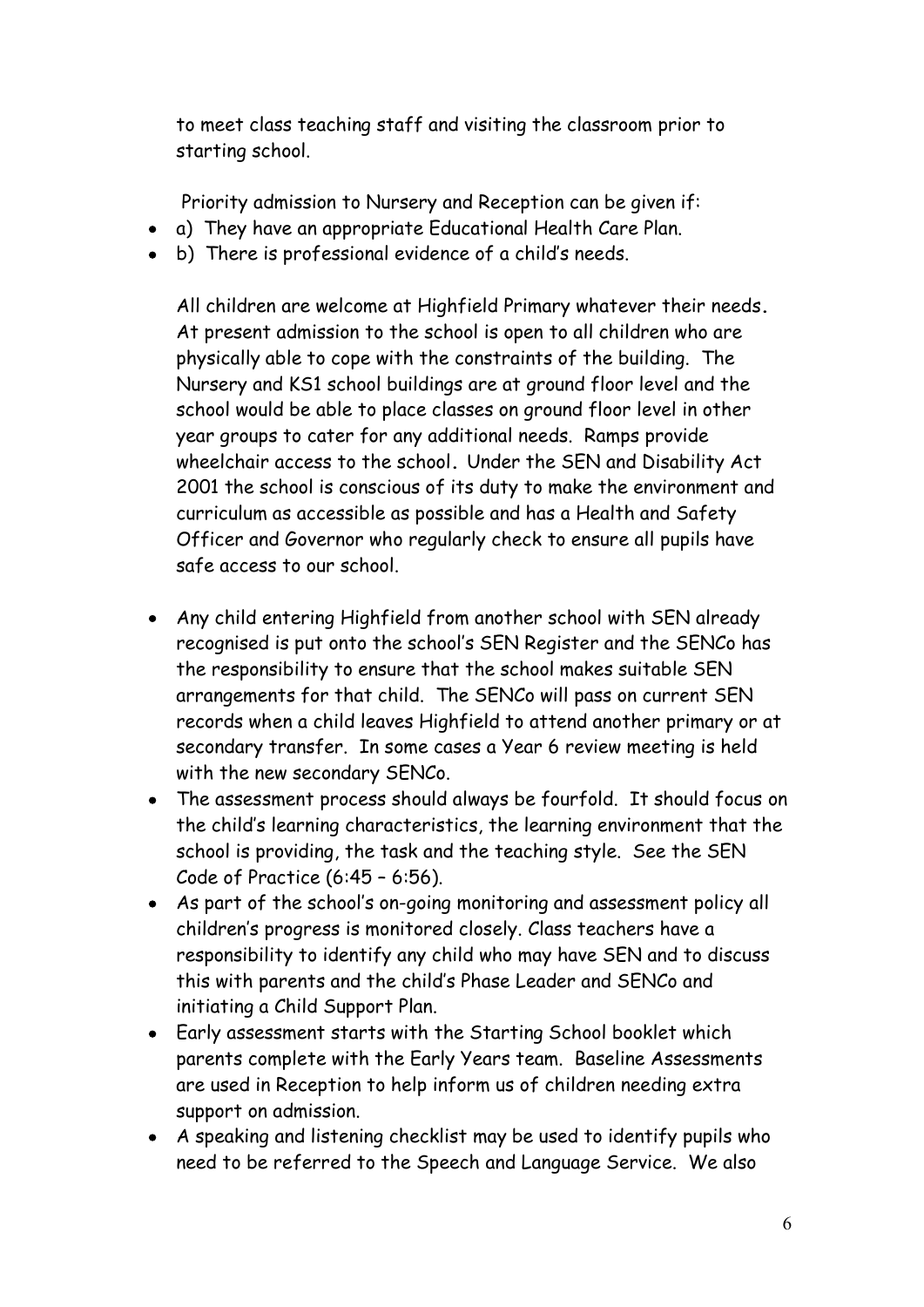have a part time Speech Therapist who works closely with the SENCo to observe, assess and provide support for school and families.

- In EYFS each child is tracked termly within the seven curriculum areas.
- In KS1 and 2 every child's progress in National Curriculum subjects is tracked at least termly.
- Children are tested with SATs at the end of Key Stage 2 in Year 6.
- Our More Able Leader tracks the progress of those pupils who are able and talented and supports staff in offering an appropriately differentiated curriculum. The school has a Gifted and Talented Policy.

Plan

The SENCo, in liaison with the parents school Educational Psychologist, and school Speech Therapist discuss whether a child's SEN needs would benefit from an Educational Health Care Plan (EHCP). All professionals involved with the child complete an initial report and the SENCo completes and submits the LEA's SEN panel referral paperwork. The Local Education Authority's SEN Panel consider the need for an **Educational Health Care Plan** and if appropriate make a multi-disciplinary assessment.

The LEA consider the need for an **Educational Health Care Plan** and arrange, monitor and review the provision. The Educational Health Care Plan describes the child's particular needs, the provision to be provided and the objectives all are working towards. The specific targets and strategies to achieve them are drawn up as an Action Plan. **Only a small minority of children will have needs severe enough to progress to an Educational Health Care Plan.**

**Provision-** The school has resourced a class room for children that need extra support individually or in small groups.

# **ASSESSMENT AND REVIEW PROCESS**

In line with the revised Code of Practice 2015 the SEN support will take the form of a four part cycle. A graduated response encompasses an array of strategies and recognises there is a continuum of special educational needs. At Highfield we will make full use of all available classroom and school resources before calling on outside agencies.

• A Child Support Plan sets targets to support the pupil's area of special educational need which are reviewed and evaluated twice a year.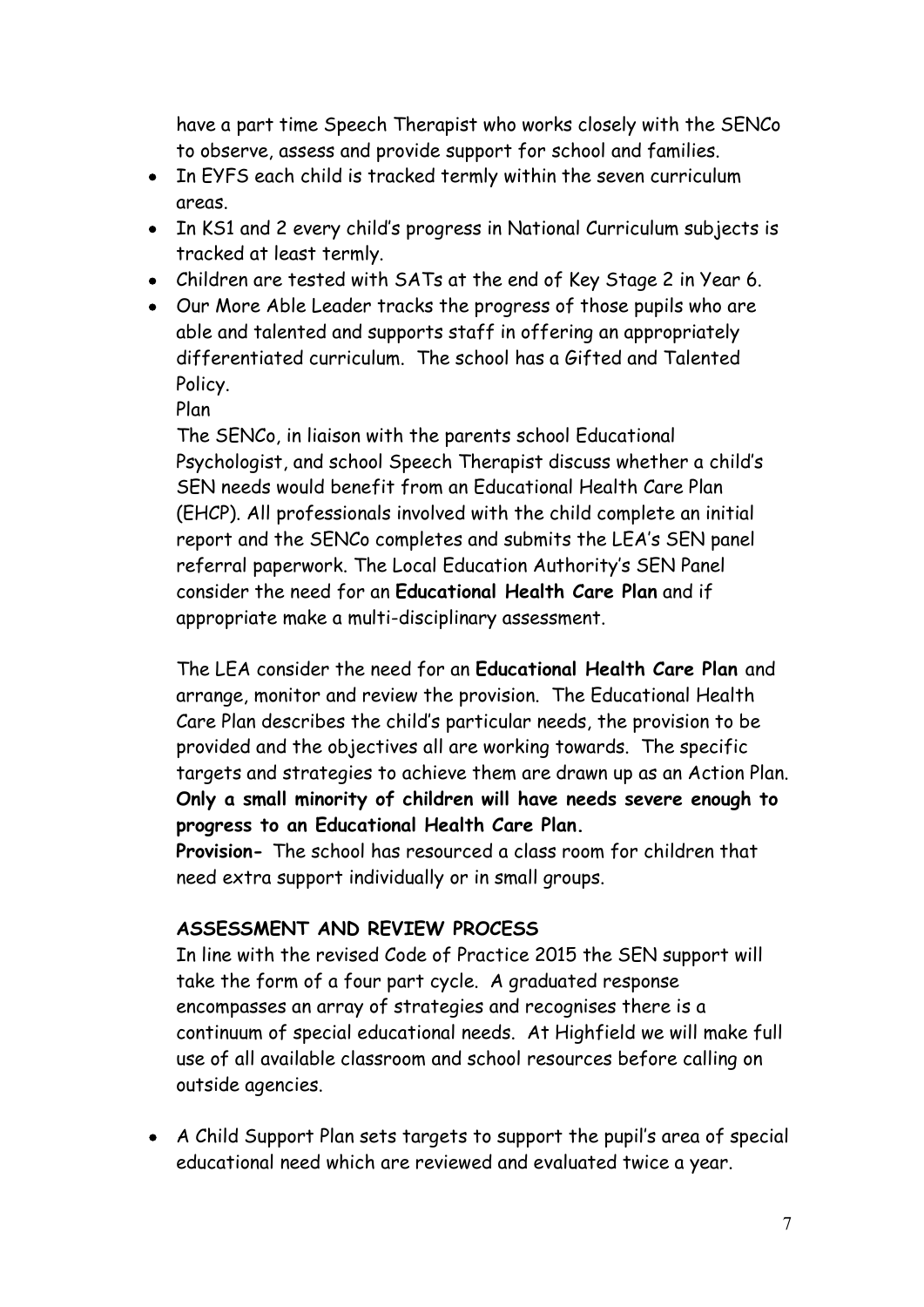- Parents will be fully involved in any decision to progress to School SEN Support. No actions to involve outside agencies will be taken without formal parental consent.
- Reviews of Child Support Plans are held twice a year. When practical and appropriate each review should involve the child, their parents, the school staff and any outside agencies working with the child.
- Parents will automatically be invited to the Annual Review of an EHC plan meetings held for each child who has a plan. Annual Review of the EHC plan meetings will include not only the child (where appropriate) and parents with school staff but also any external professionals involved. If a child is in Year 6 then a representative from the school the child is transferring to will be invited. Less formal termly reviews will be held to monitor progress under the Action Plan.
- At School Support after at least two reviews decisions can be taken regarding the child's progress:
- Children can remain on the same stage ie their needs remain the same. They can revert to wave one classroom and intervention support or come off the Register if their needs have been successfully met. They may have needs which meet the criteria of the next stage.
- The SENCo, in liaison with the parents, school Educational Psychologist, and Speech Therapist discuss whether a child's SEN needs would benefit from an Educational Health Care Plan (EHCP). All professionals involved with the child complete an initial report and the SENCo completes and submits the LA's SEN panel referral paperwork. The Local Education Authority's SEN Panel consider the need for an **Educational Health Care Plan** and if appropriate make a multidisciplinary assessment.

The LEA consider the need for an **Educational Health Care Plan** and arrange, monitor and review the provision. The Educational Health Care Plan describes the child's particular needs, the provision to be provided and the objectives all are working towards. The specific targets and strategies to achieve them are drawn up as an Action Plan.

• **Only a small minority of children will have needs severe enough to progress to an Educational Health Care Plan.**

#### **RESOURCES**

Each class has a SEN box containing a large variety of resources to support all pupils in the classroom. In the EY's each class has an SEN sensory bag, wobble cushions and resources to support a variety of needs. The SENCo will advise staff on the manner and duration of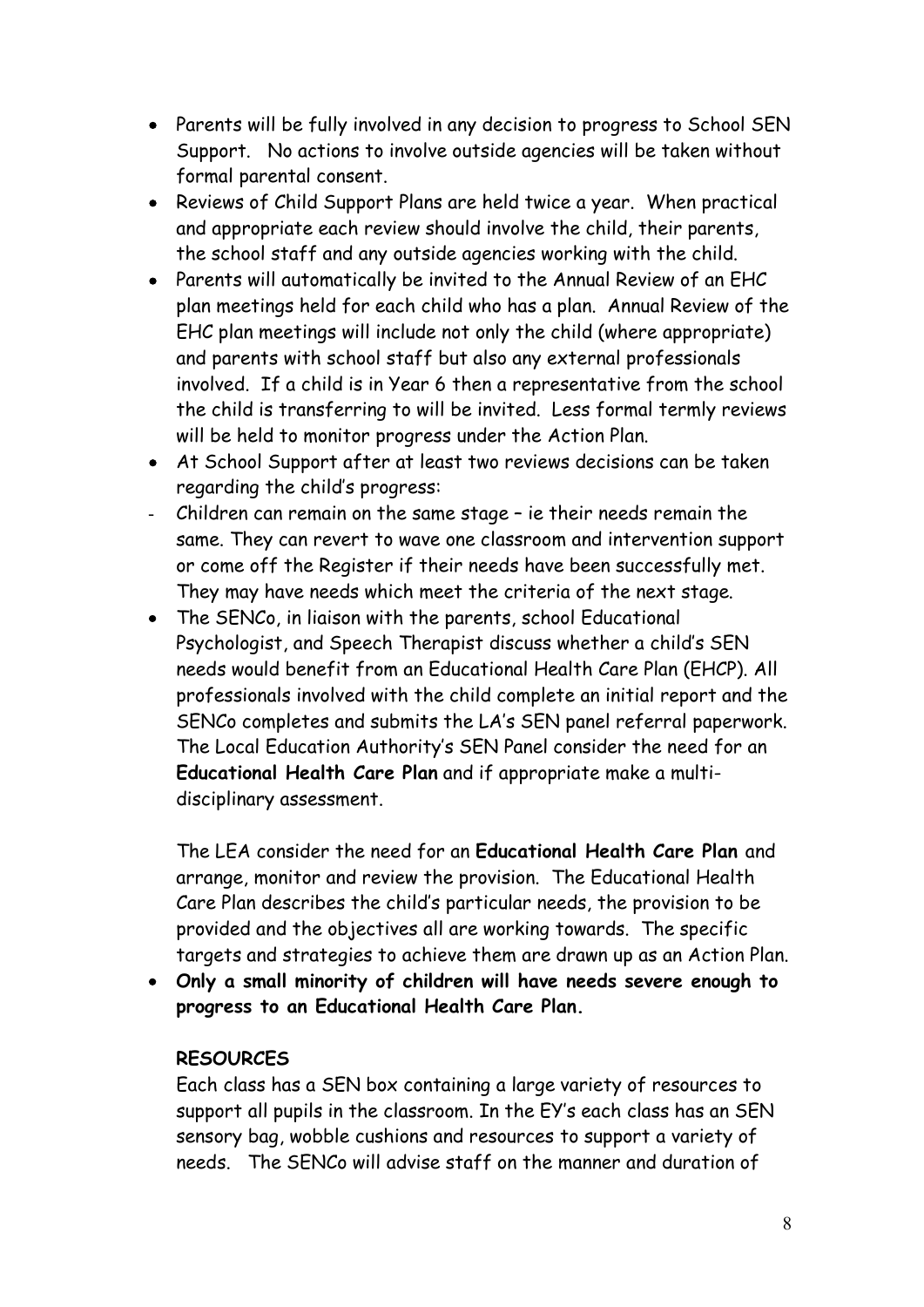using these resources with pupils who may need additional support within the classroom.

Some children who have been identified as School SEN Support will have additional support within the classroom from a SEN teaching assistant who may support individual or targeted groups of pupils. If a child is identified as needing further support they may attend Dali class for a morning session. This classroom has a smaller amount of pupils (6-8) and is staffed by specialist SEN teaching assistants and overviewed by the SENCo. These pupils may also have some afternoon support from a SEN teaching assistant within their own classroom.

Dali class – at different times, runs a range of additional provision for some afternoon sessions. These sessions may take the form of bespoke one to one work, group work or outside therapists running a session eg 'Lego Therapy'. There is also a Dali lunchtime club for pupils who can find social situations stressful. The club allows them to play in a calm, quiet, supportive environment with a high adult to child ratio.

### **HIGHFIELD PRIMARY SEN PROVISION MAP**

 Throughout the school NNEBs and TAs are supporting the children in class and with small group work. Class teachers are supporting all children with appropriately differentiated work and by setting children in both mixed and same level ability groups. At Highfield Primary our Provision Map will be annually updated.

The school through the SENCo also accesses and allocates other resources or provision for children with SEN.

- Advice from and the involvement of the Educational Psychology Service. Our Educational Psychologist works with the SENCo and other staff to assess the needs of children at School SEN support. Whole school training is available.
- Advice and support from specialist teachers or advisors eg from the Hearing Impaired or Visually Impaired Services, Speech and Language Therapists, Russet House (Autistic Spectrum Disorders), West Lea (physical needs advice via SEN Panel request) and CAMHS.
- The advice and involvement of any other agencies dealing with a specific child eg Social Care, Education Welfare, Health Services etc..
- There is targeted support available for some children at School SEN support from the Behaviour Support Service.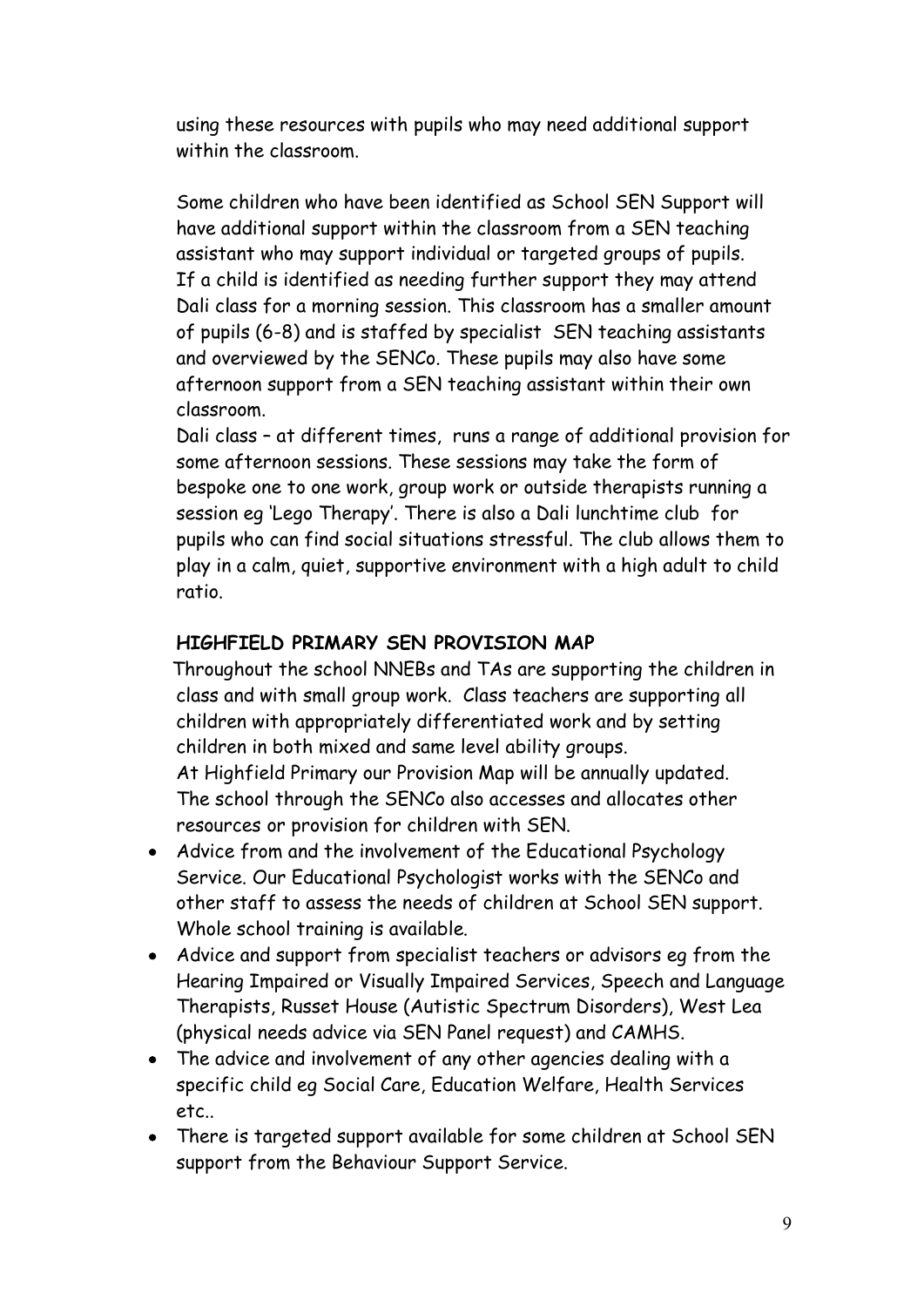#### **SUPPORTING EMOTIONAL WELL-BEING**

From January 2018 Highfield became a Place2Be school with a therapist providing support for emotional well-being throughout the school. Place2Be provides one to one support for identified children, small group work and family/staff counselling. Place2Be also includes Place2talk which is a pupil self-nomination service and a yellow Place2Be box and slips can be found outside the head teachers office.

The school considers effective liaison with all external agencies to be essential in order to successfully help children with SEN. The school therefore tries to develop and maintain such links. The school arranges Team Around the Family with these agencies and will set up when necessary more frequent meetings to deal with a specific child or issue.

The SENCO holds a variety of information packs and checklists to which all staff can access and contribute. The SENCO also keeps useful information and telephone numbers for parents and carers on the services offered by the LA and individual associations. The Governors will report annually on the allocation of SEN resources in their Annual Report to Parents and evaluate their effect on pupil outcomes in the same document.

#### **CONTINUING PROFESSIONAL DEVELOPMENT**

Highfield Primary buys into the LA SEN Training Package including SENJIT membership. The SENCo regularly attends LA and Coordinator training. Information is passed to colleagues through staff meetings and at regular review meetings. Our SENCo regularly delivers staff meetings. Subject Co-ordinators and Phase Leaders are aware of the needs of children with SEN and make provision for them in their planning, monitoring and assessment.

Staff receive on-going training from the LA, outside agencies and the SENCo to support their understanding and ability to deliver an appropriate curriculum for all our children. The school offers Wave 3 interventions – Tiger Teams in KS1 and speech and language groups for KS1 and KS2. Many Wave 2 interventions are provided by staff and a map of this provision is annually updated.

The school SENCo has completed the National Award for SEN Coordination, University of London - Institute of Education January 2016.